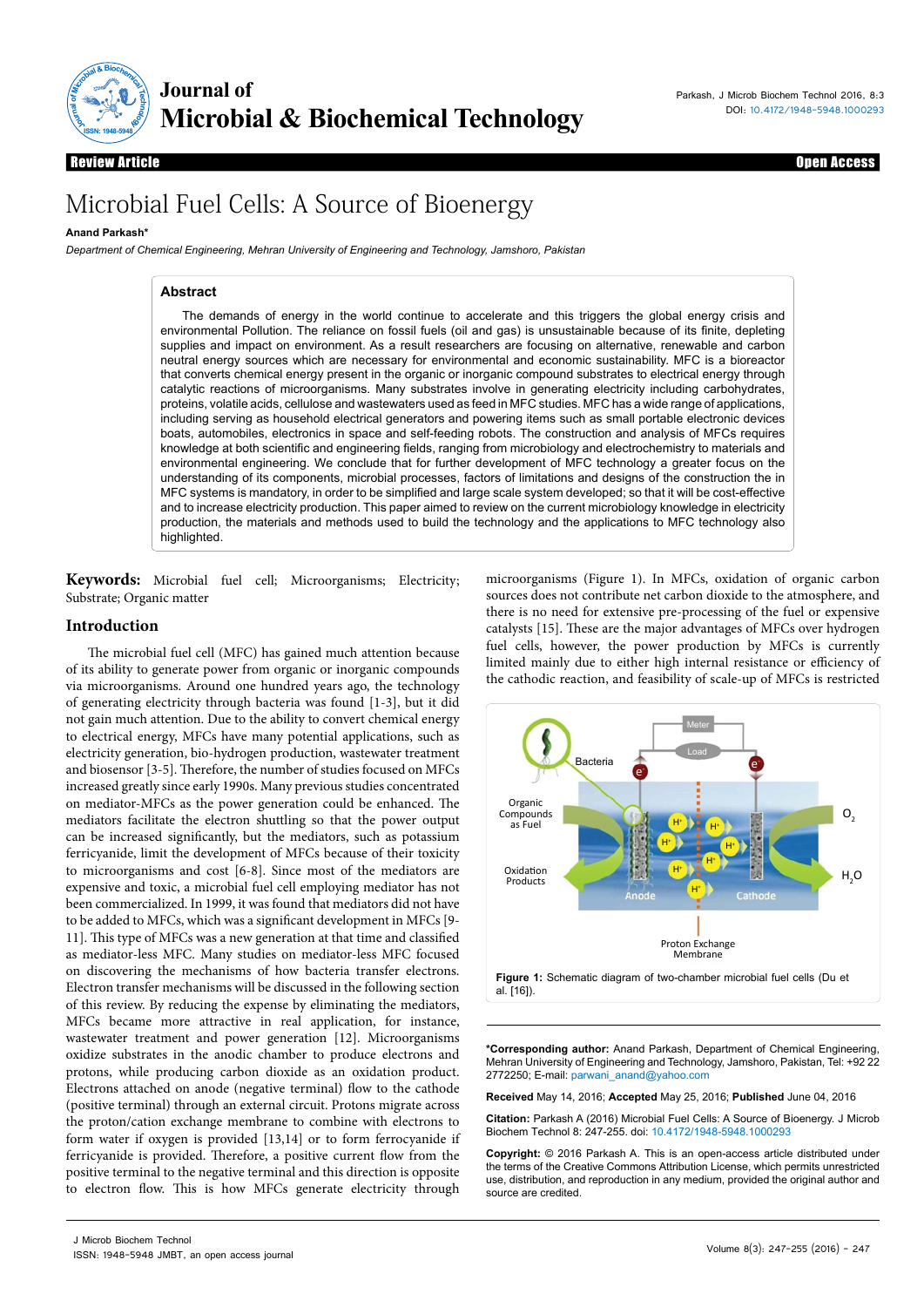by the high cost of membranes. With the appropriate optimization of architecture or suitable storage of produced energy, microbial fuel cells are able to power a wide range of widely used devices: for example, store the energy in an external storage device (e.g. capacitor) and dispense that energy intermittently in bursts of high-power when needed [16-18], power sensors for environmental parameters monitoring at various time intervals rather than continuously [19], provide power for implantable medical devices placed in human large intestine by utilizing intestinal contents [20], power devices placed on the seafloor or under water environment [21].

The performance of MFCs can be influenced by several factors. Gil et al. [19] reported that the factors include the rates of substrate oxidation, electron transfer to the electrode by the microbes, the resistance of the circuit, proton transport to the cathode through the membrane, oxygen supply and reduction in the cathode. In recent years, publications related to microbial fuel cell research have increased rapidly with different favors. Several excellent reviews have come out with different emphasis, such as MFC designs and materials [22- 24], discoveries of the capabilities of the microorganisms [25-27], performance of different substrates for power generation [26]. The factors of architecture, electron transfer mechanisms and substrates will be mainly reviewed in this work here. Furthermore, a few promising applications of MFCs will be discussed.

# **Architecture of Microbial Fuel Cells**

MFCs are being constructed in a diversity of architectures, and different types of MFCs are usually evaluated by power output, Coulombic efficiency, stability, and longevity. Moreover, in the real application, cost of the materials and feasibility scaling up the architectures also need to be taken into consideration.

# **Two-Chamber MFCs**

The conventional design of microbial fuel cells consists of one anode chamber and one cathode chamber, which are connected by a bridge and separated by a proton/cation exchange membrane. This typical two-chamber design of MFCs is frequently operated in batch mode and fed-batch mode. The purposes of proton exchange membrane (PEM), such as Nafion 117, are to separate the liquids in each chamber and allow protons to flow from anode to cathode [27]. Sometimes, PEM can be replaced by cation exchange membrane (CEM), as it is less expensive and stronger [28]. Furthermore, the CEM in two-chamber MFCs could be replaced by a salt bridge, which consisted of a tube filled with agar and salt and then capped with porous caps [29], but the power output was as low as 2.2 mW/m<sup>2</sup>, which was due to the very high internal resistance. Both PEM and CEM help to reduce oxygen diffusion into anodic chamber. Liu and Logan demonstrated that if PEM was removed in a single-chamber MFC, the oxygen diffusion increased, although the internal resistance was reduced. Cathodes used for MFCs are often either catalyst coated carbon electrodes immersed in water, or they are plain carbon electrodes in a ferricyanide solution. If a catalyst coated carbon electrode is used, the dissolved oxygen is the electron acceptor, and the cathodic reaction is  $O_2 + 4H^+ + 4e^- = 2H_2O$ . Platinum is a well-known oxygen reduction catalyst. But platinum is expensive so it needs to be either substituted by cheaper, non-noble metal catalysts (e.g. cobalt) or to be reduced in amount on the electrode [30-32]. The cathodic reaction was related to the Pt loading on the electrode and power/current density was directly proportional to catalyst loading on the cathodic electrode. For example, the maximum power density was increased over twice as the Pt loading was increased from 0.5 to 3.0 mg Pt/cm2 [32-34]. In a ferricyanide solution, plain carbon electrode

uses ferricyanide as the electron acceptor and the cathodic reaction is Fe(CN) $_6^{3}$  + e = Fe(CN) $_6^{4}$ . Because ferricyanide in the cathode chamber is reduced to ferrocyanide, the chemical must be replaced after it is depleted. Thus, cathodes with ferricyanide are not economic and environmental friendly although the maximum power could increase by 50-80% if ferricyanide is used instead of dissolved oxygen [35,36]. High power densities involved ferricyanide was obtained by Rabaey et al. as well [1]. In Rabaey et al.'s studies, power densities were as high as 3.6  $W/m^2$  and 4.31  $W/m^2$  with plain graphite electrodes in twochamber systems, which used  $\mathrm{K}_3\mathrm{Fe}\left(\mathrm{CN}\right)_6$  as electron acceptors. Instead of ferricyanide, oxygen can be constantly replenished by bubbling the water with air, which makes MFC systems more sustainable [1]. That is the reason that many studies suspend cathodes in liquid with sparged air of the two-chamber MFCs obtained power generation of 43 mW/m2 with dissolved oxygen into Pt-carbon cathode chamber and stated that power densities in two-chamber MFCs are possible to be increased by improvements of cathode, such as increase concentration of dissolved oxygen. However, aerating air into cathodic chamber causes another disadvantage of a two-chamber MFC besides high internal resistance, because aeration consumes more energy. Unlike aqueous-cathode MFCs, air-cathode MFCs does not require the cathode to be placed in water.

## **Air-Chamber MFCs**

As mentioned above, power output of two-chamber MFCs can be improved by increasing the efficiency of the cathode, such as using ferricyanide. But two-chamber MFCs are primarily used in laboratory scale and cannot be adapted for continuous treatment of organic matter due to the demand of oxygenated water. In an alternative architecture without aqueous cathode, cathodic electrode is bonded directly to proton exchange membrane so that air can be directly reduced [37-41]. This is the air-cathode MFC [42] (Figure 2). The earliest air-cathode MFC architecture was designed and reported that an oxygen gas diffusion electrode could be used as a cathode in bioelectro-chemical fuel cell [43]. But this air-cathode design has not drawn much attention in MFC research until Liu reported the air-cathode MFC could produce much greater power than typical aqueous-cathode ones. In this study, they developed the air-cathode configuration with presence and absence of PEM, and maximum power output was 262 mW/m2 using glucose with PEM and 494 mW/m<sup>2</sup> without PEM. However,

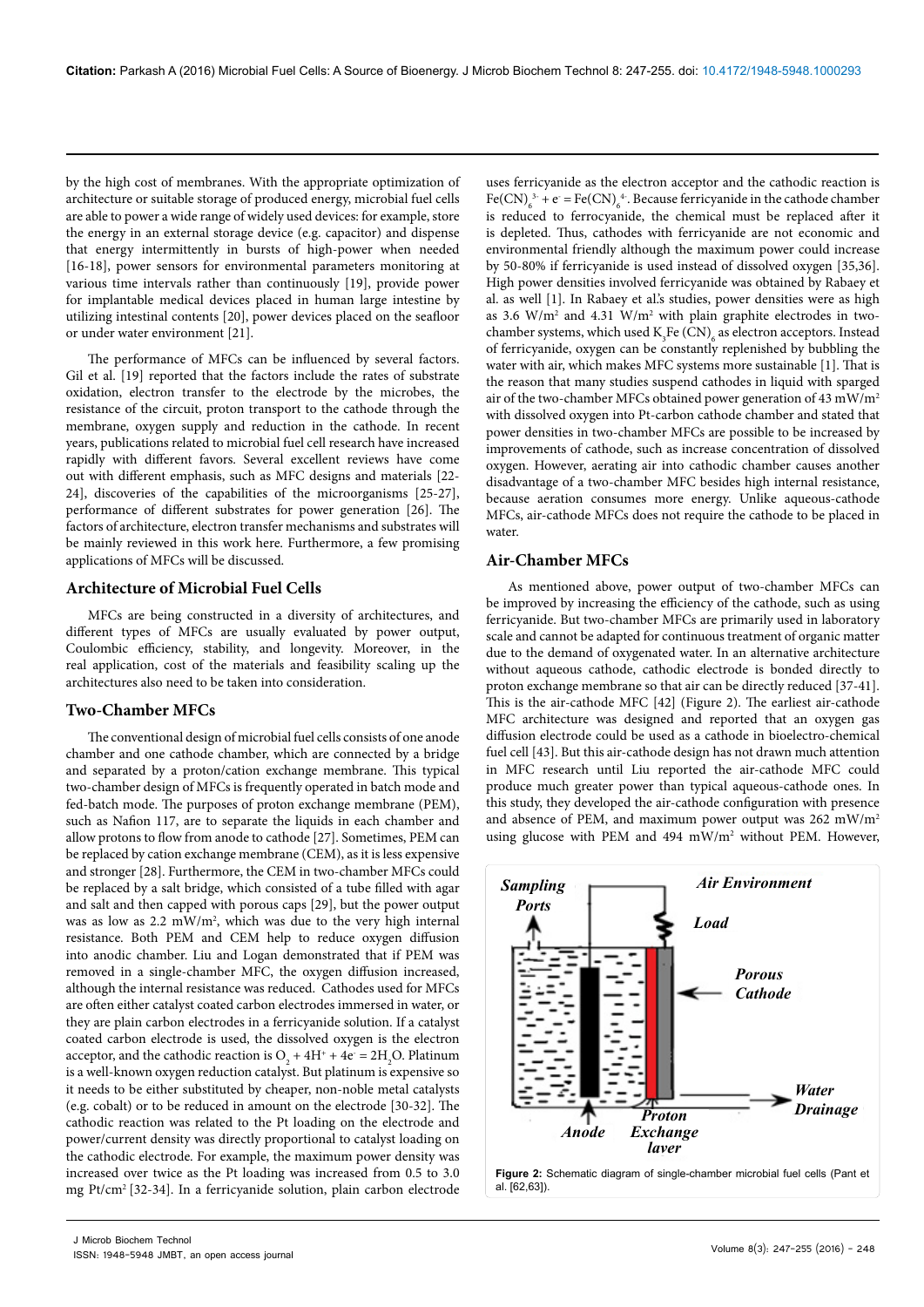the Coulombic efficiency was much lower with absence of PEM due to oxygen diffusion into the anode. Further tests in Liu et al.'s study were conducted with acetate and butyrate in the same reactor in the absence of the CEM. Other studies have been conducted to examine power outputs in air-cathode MFCs, and the results were 506 mW/m2 with acetate and 305 mW/m<sup>2</sup> butyrate in the same air-cathode design without any membrane [43].

The architecture of air-cathode MFCs is aimed to optimize some characteristics of two-chamber MFCs, such as low relative power output, high cost of cathode catalysts and membranes, energy requirement for intensive air/oxygen sparging. Another advantage of the air-cathode over the two-chamber is the reduction of the high internal resistance of MFCs, which is a key factor to enhance electricity production. For example, internal resistance ranged from 1239  $\Omega$  to  $\Omega$ among 1344 different membranes in aqueous-cathode MFCs and 84 Ω-98 Ω in air-cathode MFCs. However, oxygen diffusion to anaerobic anode chamber increases due to cathode exposure to air and removal of proton/anion exchange membrane, which could cause low electron and energy recoveries [44-47].

# **Other Designs of MFCs**

Voltage generated by MFCs remains limited and cannot exceed a theoretical open circuit voltage of 1.14 V as determined by the NADH (-0.32 V) and pure oxygen (+0.82 V) redox potentials, even neglecting the internal losses [48]. Other optimized architectures of MFCs were constructed. For example, tubular/up flow architecture [49] and stacked microbial fuel cells [50]. Jang et al. [10] designed a tubular reactor architecture working in continuous flow mode, the flow moving through an anode chamber and then directly up into the cathode chamber in the same column. They claimed the up-flow reactor had several advantages over conventional designs, such as a higher affinity for oxygen with cathode [51], combining the benefits of the upflow anaerobic sludge blanket system with two-chamber MFC [52]. These advantages result in improving both electricity generation and wastewater treatment. Referring to the idea of connecting several fuel cells in series to add the voltages, connecting several MFCs in series or parallel can enhance voltage or current output [53]. Aelterman designed a stacked system of MFCs, which was used to examine the performance of MFCs connected in series or parallel. In this system, the separated MFCs were electrically connected in series, or parallel using copper wires connected to the electrodes and held together by screw bolts. The result obtained by Aelterman demonstrated that the parallel-connected system could exhibit higher maximum bioeletrochemical reaction rate. Applying stacked MFCs to wastewater treatment application can enhance the chemical oxygen demand removal compared to a single cell. All of the optimizations of MFCs' configuration or architecture aim to reduce the internal resistance and increase the cell power output. Chae et al. [9] claimed better understanding of the bacterial community or dominant species, which contributed to the exoelectron transfers, could help to achieve better performance of MFCs.

## **Microorganisms Inoculated in Microbial Fuel Cells**

Fuel cells are able to generate electricity from many different chemicals by oxidation of the chemicals at the anode and reduction at the cathode. MFCs do not need to use metal catalysts at the anode; instead, they use microorganisms that biologically oxidize organic matter and transfer electrons to the electrode. Logan defined the microorganisms as exoelectrogens due to their capability of exocellular electron transfer. Other researchers described the microorganisms as electrochemically active bacteria [54-56], anode respiring bacteria [57]

Volume 8(3): 247-255 (2016) - 249<br>Volume 8(3): 247-255 (2016) - 249 ISSN: 1948-5948 JMBT, an open access journal

and electricigens [45]. The microorganisms, which can be inoculated in MFCs for electricity generation, are found in marine sediment, soil, wastewater, and fresh water sediment or activated sludge [58]. A number of species, such as Geobacter, Shewanella, Pseudomonas, Clostridium and Desulfuromonas, are often inoculated into MFCs or MECs for electricity and hydrogen productions, and they are able to oxidize acetate, ethanol, lactate, butyrate, or propionate as substrate [59]. Therefore, the electron transfer mechanisms in anode chamber of MFCs are a crucial issue of studying MFCs' working principles. So far, there are several known mechanisms of how bacteria transfer electrons to electrode surfaces. In MFC, the anodic electrode potential is developed when electrons are available to the electrode. But some bacterial species cannot transfer or release electrons to electrode through their electron transport systems because of the non-conductive nature of the cell surface structures [60-62]. Thus, electrochemical mediators are introduced to assist electron transfer from the microbial cells to the electrode. Mediators penetrate the bacterium cell in their oxidized form and interact with reducing agents within the cell. After being reduced, the mediators are also cell permeable and are capable of diffusing out of the cells to attach to the electrode surface. Then, the reduced mediators are electrocatalytically oxidized by transfer electrons. The oxidized mediators are free to start over this cycle again [63-65]. However, the mediators are usually toxic phenolic compounds. Therefore, the longterm operation of mediated MFCs cannot be achieved and mediated MFCs have limited commercial applications [66]. Besides of the bacterial species assisted by mediators to transfer electrons above, some bacteria are able to transfer the electrons oxidized from organic matters to electrodes without the mediator. MFCs involved in bacteria, which do not need any mediator to transfer electrons, are classified as mediator-less MFC. In most of the mediator-less MFCs, the anodes are often inoculated with dissimilar metal reducing microorganisms, including the species of Shewanella, Rhodoferax and Geobacter. The performance of MFCs is impacted not only by types of microorganisms presented, but also by mechanisms of electrons transfer to anode. Several mechanisms are involved in mediator-less MFCs: bacteria can transfer electrons through self-produced mediators; electrons transfer is related to nanowires produced by bacteria; in an absence of nanowires, electrons can be transferred via the surface of bacterial cells as well [67-69]. For the self-produced mediators to transfer electrons, Rabaey et al. [18] demonstrated that *Pseudomonas aeruginosa* could produce electron shuttles to enhance electron-transfer rate. Geobactor and Shewanella species are capable of producing nanowires, which contribute to transfer electrons [70,71]. *Geobacter sulfurreducens* is a strict anaerobic chemoorganotroph which oxidizes acetate with Fe(III), S, Co(III), fumarate, or malate as the electron acceptor and contains c-type cytochromes [72]. Bond and Lovely [5] stated that *Geobacter sulfurreducens* could oxidize organic substrates completely to transfer electrons to electrodes without mediators. After this statement, Gorby [20] and Beveridge et al. [52] concluded that nanowires were produced by *Geobacter sulfurreducens* in response to electron acceptor limitation, which resulted in the high efficiency of electrons transfer. Shewanella species is a gram-negative, dissimilatory metal-reducing bacterium found in soils, sediments, surface waters, and ground waters. They are widely studied in MFCs research area due to their ability to conserve energy for growth by using oxygen or ferric iron as a terminal electron acceptor. The electron transferring mechanisms of Geobactor and Shewanella species are well studied because they exhibit promising capabilities of electricity producing and hydrogen generating in MFCs and MECs systems, respectively. *Shewanella oneidensis* MR-1 could produce electrically conductive nanowires by responding to electron acceptors' limitation [73]. For electricity generation, *Geobacter*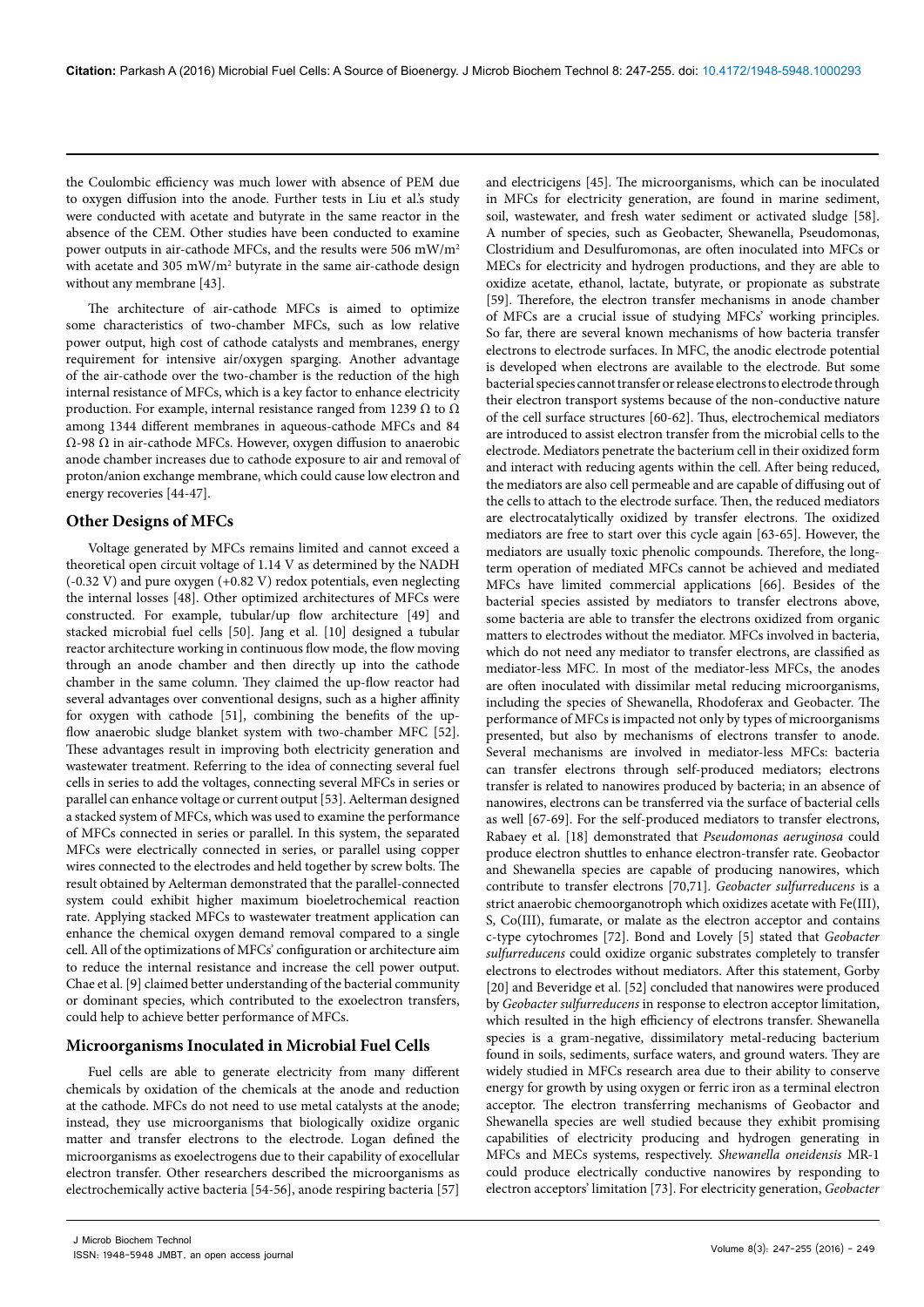sulfurreducens could produce electricity of 2.15 kW/m<sup>3</sup> with acetate; the highest MFCs power density reported to date [74]. Besides, the production of hydrogen by *Geobacter sulfurreducens* was approximately 40Pa (hydrogen partial pressure) after electron acceptor-limited growth with 20 mM acetate and 20 mM fumarate [75]. Other than using pure culture in anode of MFCs, mixed cultured microorganisms have good performances, as well. Rabaey et al. [18] reported that mixed cultures showed higher performance than isolated pure cultures in MFCs with benefit of much wider substrate utilization. There are both electrophiles/anodophiles in mixed cultures, so mixed microorganisms use natural mediators together in the same chamber. Moreover, the mixed populations would be more robust for environmental changes, for example, temperature changes, substrates loading rate changes. The mixed populations could shift metabolic pathways to make adaptation to the new environment.

#### **Substrates Oxidized by Microbes**

Many studies emphasize on exploring performance of MFCs with different substrate. The substrate is a significant factor in any biological process because it serves as carbon (nutrient) and energy source. In MFCs, the bacterial abilities to oxidize substrates and transfer electrons are directly related to production of current [76-78] stated the substrates influence not only the integral composition of the bacterial community in the anode biofilm, but also the MFCs performance, such as power density and Coulombic efficiency (CE). Besides, Liu et al. [39] regarded substrate as one of the most important biological factors affecting electricity generation in MFCs.

Many categories substrates can be fed into MFCs, such as nonfermentable substrates (acetate, butyrate), fermentable substrates (glucose, xylose, sucrose), complex substrates (domestic wastewaters, food process wastewaters, paper recycled wastewaters) [79-81]. For example, Chae et al. [9] study compared the performance of four different substrates in terms of CE and power density in two-chambered MFCs, which were inoculated anaerobic digester sludge. In this study, the tested substrates were acetate, butyrate, propionate and glucose, and acetate fed-MFC showed the highest CE (72.3%), following by butyrate (43.0%), propionate (36.0%) and glucose (15.0%).

Although many sorts of substrates could be oxidized by different species of bacteria, Pant et al. [63] declared that it was difficult to make

comparisons of MFCs performance with different substrates. It is mainly due to researchers using different operating conditions (e.g. surface area and types of electrodes), different inoculated microorganisms, different designs and volume of reactors. Tables 1 and 2 shows some comparisons of power outputs with different substrates under different operational conditions [82].

Note: The power density normalized by surface area is calculated by the formula of

 $P = E^2 MFC / A \times R$ 

Where  $E_{\text{MFC}}$  is measured voltage across the load, *A* is surface area of both sides of anodic electrode, *R* is the load.

#### **Acetate**

Acetate is the end product of several metabolic pathways for higher order carbon sources and has been chosen as substrate for MFCs in plenty of researches, especially for evaluating the performance of new MFCs components, reactor designs or operational conditions. Bond et al. [81] claimed that acetate could be a carbon source to induce electroactive bacteria, which led acetate to be used in MFCs studies extensively. And Aelterman claimed the common use of acetate was because of its inertness towards alternative microbial conversions at room temperature, such as fermentations or methanogenesis. Acetate is the most preferred substrate for electricity generation with higher power density and CE [83-85].

#### **Glucose**

Glucose is another commonly used substrate in MFCs. By some comparisons of glucose with other substrates in the same operation conditions, MFCs with glucose exhibit higher power output than anaerobic sludge [86], lower energy conversion efficiency than acetate [65] and lower Columbic efficiency declared that the lower Columbic efficiency was because of glucose might be consumed by bacteria, which could not produce electricity. This emphasizes the advantage of acetate used as substrate in MFCs.

#### **Lignocellulosic Biomass**

Lignocellulosic materials from agricultural residues are abundant, renewable and cost-effective feedstock for energy production. However,

| Advantages    | <b>Two-chamber MFCs</b>                                                    | Single-chamber MFCs                           |  |
|---------------|----------------------------------------------------------------------------|-----------------------------------------------|--|
|               | Well-controlled conditions                                                 | Increase mass transfer to cathode             |  |
|               | Essentially architecture for testing concepts, e.g., bacterial activities, | Decrease operating cost                       |  |
|               | optimizing materials                                                       | Decrease overall reactor volume               |  |
| Disadvantages | High internal resistance                                                   | Loss of anaerobic condition in anode chamber. |  |
|               | High cost due to PEM/AEM and<br>cathodic catalyst/electrolyte              |                                               |  |

**Table 1:** Comparisons of two-chambered and single-chambered MFCs [34].

| <b>Substrate</b>        | Concentration       | Power output            | <b>MFC</b> design | Reference |
|-------------------------|---------------------|-------------------------|-------------------|-----------|
| Acetate                 | 800 mg/L            | 506 mW/m <sup>2</sup>   | Single-chamber    | [8]       |
| Glucose                 | 500-3000 g/L        | 3600 mW/m <sup>2</sup>  | Two-chamber       | $[18]$    |
| <b>Butyrate</b>         | 1000 mg/L           | $305$ mW/m <sup>2</sup> | Single-chamber    | $[23]$    |
| Domestic wastewater     | 210-220 mg/L COD    | $26$ mW/m <sup>2</sup>  | Single-chamber    | $[23]$    |
| Swine wastewater        | 8320 ± 190 mg/L COD | $261$ mW/m <sup>2</sup> | Single-chamber    | $[25]$    |
| Artificial wastewater   | 300-3400 mg/L COD   | 170 mW/m <sup>2</sup>   | Up-flow MFC       | $[26]$    |
| Carboxymethyl cellulose | 1000 mg/L           | 143 mW/m <sup>2</sup>   | Two-chamber       | $[22]$    |
| Corn stover             | N/A                 | $331$ mW/m <sup>2</sup> | Single-chamber    | $[72]$    |

**Table 2:** Power output with different substrates under different operational conditions [82].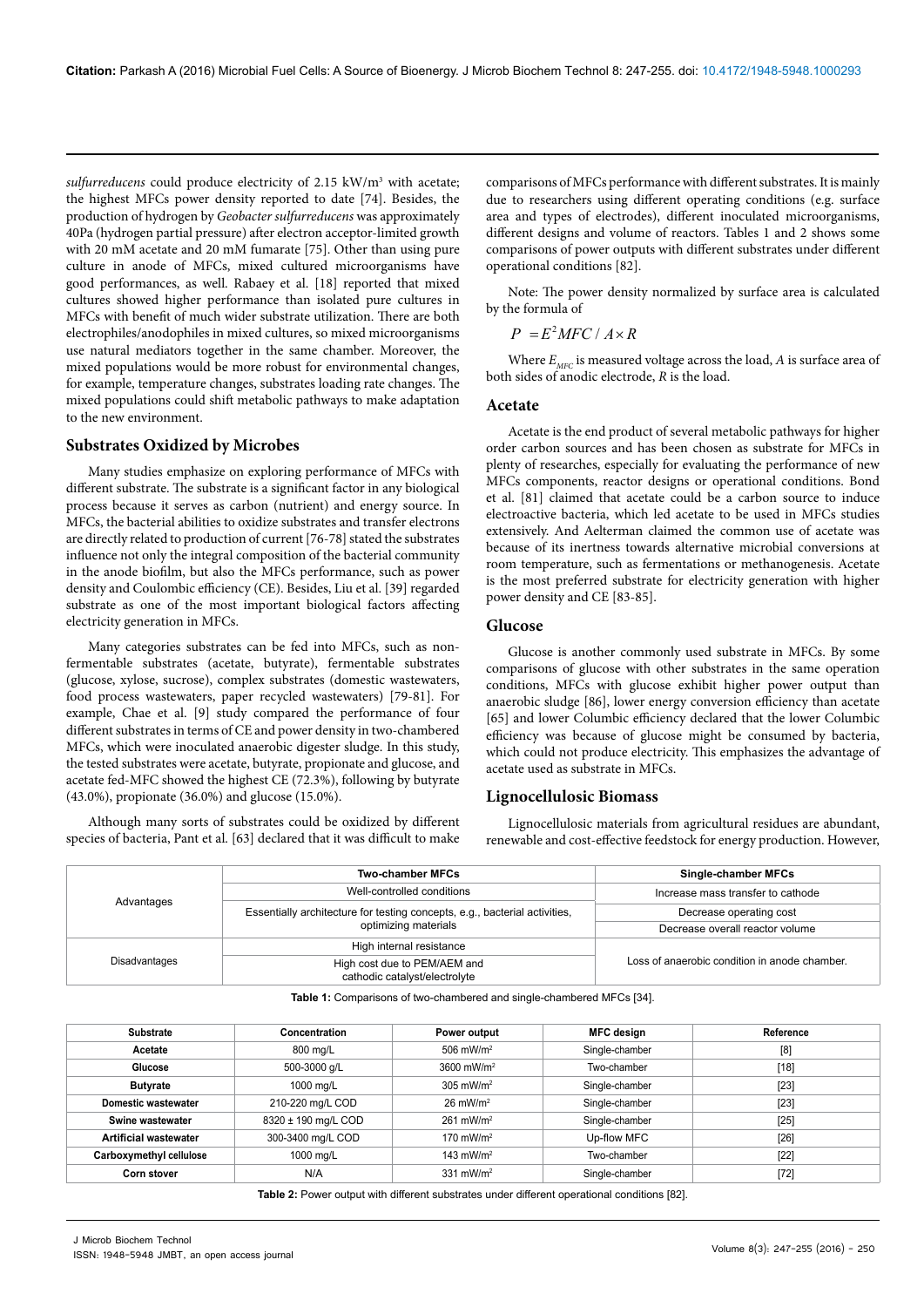they cannot be directly oxidized by microorganisms in MFCs, so some pretreatment is needed to convert lignocellulosic materials into monosaccharides [45]. Electricity generation from cellulose in a two-chamber MFC using a co-culture of bacteria was performed. The maximum power density was  $143$  mW/m<sup>2</sup> with ferricyanide as the catholyte. Wang et al. [72] examined the performance of a singlechamber MFC with mixed culture from corn stover, and obtained a maximum power density of 331 mW/m2 .

#### **Other Designs of MFCs**

Liu et al. [80] demonstrated MFCs could produce electricity from domestic wastewater with removal of chemical oxygen demand. Many types of wastewater can be used as substrates in MFCs, because the production of intermediates in wastewater helps electricity generation. Min et al. [25] demonstrated that power densities generated from swine wastewater were  $45 \text{ mW/m}^2$  with two-chamber MFC and  $261 \text{ mW/m}^2$ with single-chamber MFC, respectively. He et al. [26] reported that upflow MFC generated electricity with a maximum power density of 170 mW/m2 from artificial wastewater.

#### **Applications of Microbial Fuel Cells**

Along with the understanding of the MFC concept, many MFCbased applications have emerged, such as wastewater treatment, microbial electrolysis cells, sediment MFCs and bioremediation. Several of MFCs applications will be explained in this section. Among those MFC-based technologies, the most immediate and useful one is as a method of wastewater treatment [66]. The electricity produced by MFCs can be used for powering other technologies, such as biologically inspired robots, some small devices, or remote devices. In addition, the voltage generated by MFCs can be used on microbial electrolysis cells (MECs), which is a modified MFC-based system to produce  $\mathrm{H}_{\mathrm{2}}$ /  $\rm H_2O_2$  instead of electricity. However, most of the MFCs applications are limited to lab-scale systems because of some practical difficulties, such as economic or environmental feasibilities [67].

In the aspect of environmental feasibility, using buffer solution to keep the pH balanced in MFC plants is not practical for largescale. Harnisch and Schröder [24] stated that adding buffer salts (e.g. phosphate or carbonate) would result in an increase of  $\mathrm{CO}_2$  emission, even the idea of using such chemicals in practice would be noneconomic. Instead of buffer salts, using  $\mathrm{CO}_2$  or bicarbonate to buffer the pH shift is a better option [77]. In the aspect of economic feasibility, the high cost of current MFC-base technologies is contributed to the electrode material cost and membrane cost. The high cost of electrode material is mainly due to the use of platinum, which is used as a catalyst. In recent years, some researchers focus on alternative catalyst to replace platinum. Some cost-effective catalysts have been examined for MFCs, such as CoTMPP, iron phthalocyanine, manganese dioxide, activated carbon or nickel powder [37]. Therefore, some modifications of the basic MFC systems or alternative component materials can help to overcome the difficulties of scaling-up MFC-based applications or technologies.

#### **Bio-Hydrogen Production**

Due to the energy intensive and environmental friendly issues, biological hydrogen (bio-hydrogen) production processes are found to be advantageous over thermochemical and electrochemical processes. Dark fermentation can produce bio-hydrogen, but the efficiency is low. For example, fermentation of carbohydrate-rich wastewater was generally less than 15% [43]. Besides, methanogenic consumption of hydrogen in the fermentation process resulted in the majority of substrates being converted to acetate or butyrate as byproducts [49]. However, conversion of these byproducts involves endothermic reactions so that these byproducts cannot be further converted to hydrogen without an external energy input [43]. Alternatively, MFCs can be modified to produce hydrogen instead of electricity by adding a small amount of electricity (0.11V theoretically) and removal of oxygen at cathode (Figure 3). By combining bacterial metabolism with electrochemistry, bio-hydrogen can be produced by the modified MFC systems, which is called microbial electrolysis cells (MECs) [29]. MECs' efficiency is relative to the power input  $(>0.2$  V typically), but it is much less than the electrical energy needed for water electrolysis at neutral pH (1.21 V theoretically, >1.6-1.8 V practically) [67]. For bio-hydrogen production, MEC systems are not only advantageous over electrolysis of water, but also over conventional fermentation: MECs can produce 8-9 mol  $\rm H_2/$  mol of glucose while fermentation processes produce 4 mol H<sub>2</sub>/mol of glucose with acetate produced ( $C_6H_{12}O_6 + 2H_2O \rightarrow 4H_2 +$  $2CO_2 + 2C_2H_4O_2$ ). While oxygen diffusion into anode chamber in an MFC reduces electron recovery (Coulombic efficiency), MECs should have greater electron recoveries with oxygen removal from the cathode chamber.

The very first MEC system was designed by Liu et al. [40] which was only for "proof of concept" and was not optimized. This reactor was a simple two-chambered reactor consisting of two glass bottles separated by a CEM, and the gas was release from the headspace in cathode chamber and then collected. Later, some architecture of MECs were optimized by several ways, for example, increasing the size of the membrane relative to the electrode-projected surface area, using anodic electrode with larger surface area (e.g. graphite granules), reducing electrode spacing [23-26]. Cheng and Logan developed a compact MEC system, which used chemically modified three-dimensional graphite granule as electrode and an anion exchange membrane. The  $H<sub>2</sub>$ yield of this study was ranged from 3.03 to 3.95 mol/mol of acetic acid when the applied voltage was from 0.3 to 0.8 V. As mentioned above, the external power source is needed to provide the energy input, which is required to drive the hydrogen production reactions in the microbial electrolysis process. In laboratory tests, two different devices are used to provide the voltage: a power supply unit or a potentiostat. Although the voltage supply in MECs is lower than that for water electrolysis, it still consumes huge amount of energy if scaling-up the reactors [44]. Thus, reducing voltage supply or providing the voltage by sustainable electricity generation processes is one of the key issues in developing the efficient and cost-effective MECs. Since the open circuit voltage of

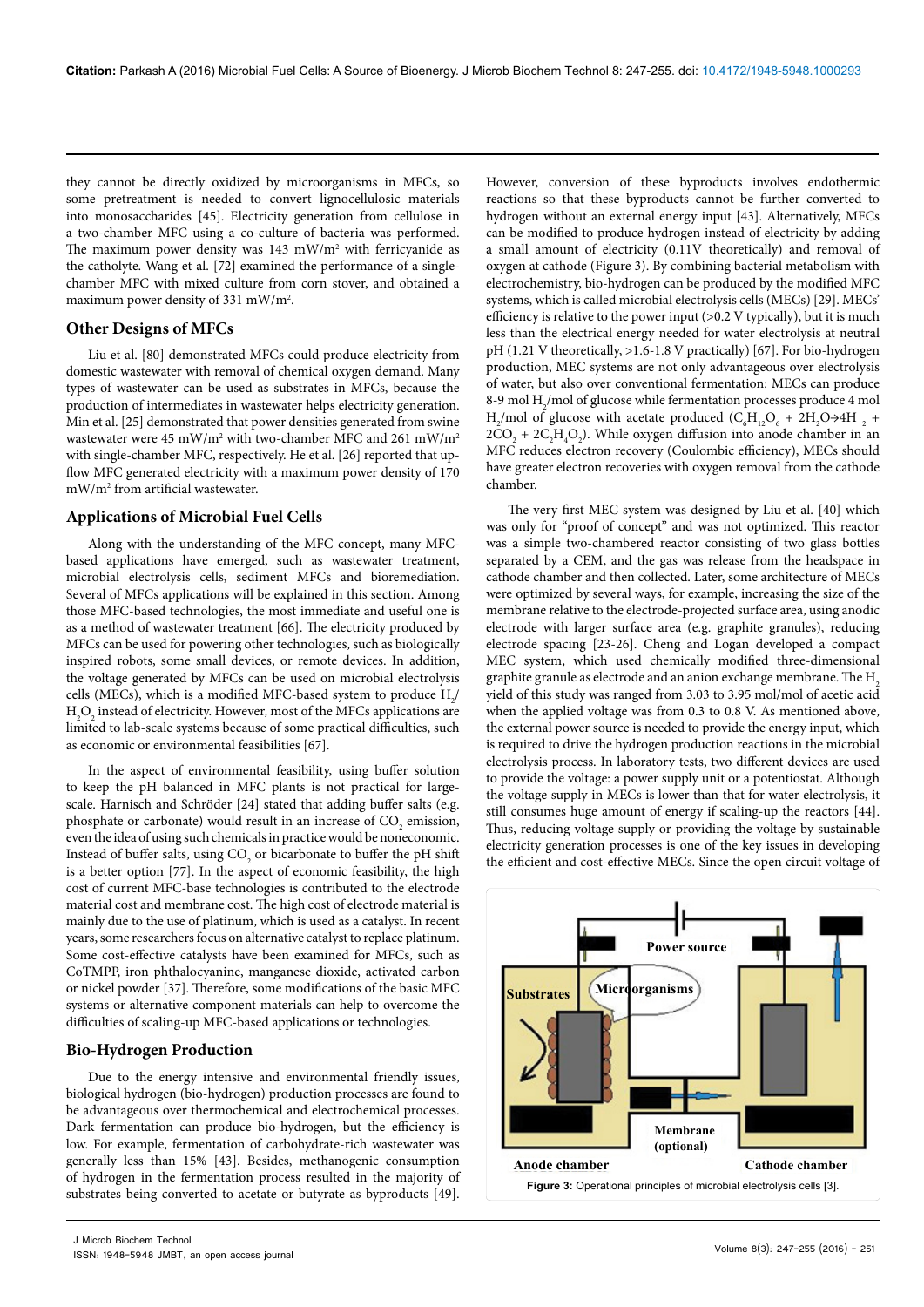an MFC can reach as high as 0.80 V, the voltage needed for an MEC can be supplied by an MFC. Enlightened by this idea, Sun et al. developed an MEC-MFC-coupled system for bio-hydrogen production, which means the external electric power supply for an MEC is provided by an MFC. This system is an effective way to use the power generated from MFCs. The yield of  $H_2$  in the MEC was 1.60  $\pm$  0.08 mol/mol of acetate with 100 mM of phosphate buffer in the MFC. Moreover, Sun et al. [80] examined that hydrogen production could be significantly enhanced if several MFCs connected in series to supply power for the MEC.

Note: Often used approaches to collect produced gas: glass syringes and gas bags. As hydrogen is a small molecule that easily permeates through tubing and connections, it is very important that the reactor design is gastight with proper seals. The use of large lengths of tubing and fittings for continuous flow devices should be avoided to reduce hydrogen gas losses, especially when gas production rates are low [71]. Hydrogen can be successfully produced from cellulose, glucose, acetate, butyrate, and wastewater in MECs (Table 3). The hydrogen production rate from cellulose in an MEC was low compared to single volatile fatty acid [61]. In order to optimize the conversion of lignocellulosic biomass into hydrogen, Lalaurette et al. [36] developed a two-stage process combining dark-fermentation and electrohydrogenesis for hydrogen production from recalcitrant lignocellulosic materials, and the overall hydrogen yield was 9.95 mol of  $\rm H_2/$ mol of glucose. This result indicated that a higher gas production rate could be achieved using a two-stage fermentation and MEC process.

#### **Wastewater Treatment**

So far, the most successful and widely used biological technology for wastewater treatment is the activated sludge process. In the process, pumping and aeration are the predominant energy consuming, for example, 21% of the total treatment energy demand consumes by pumping and 30-55% consumes by aeration [31]. Due to the high cost of operation and huge demand of energy, alternative approaches to treat wastewater are favored. The working principle, as mentioned in the introduction section above, exhibits the ability of MFCs to treat wastewater with benefits of low energy requirement and additional energy production. The first demonstration of MFCs using domestic wastewater as the substrate was reported by Liu et al. [40]. They used single-chamber MFCs, which did not need any oxygen aeration into the cathode chamber, and the COD removing rate of domestic wastewater was up to 80%. Then Rabaey et al. [66] demonstrated up to 96% of the organic matter in wastewater was converted to electricity by a tubular, single-chamber MFC, demonstrated soluble COD removal efficiency was over 90% in an up-flow MFC using artificial wastewater as substrate.

#### **Biosensor**

Besides the applications of MFCs mentioned above, another potential application of the MFC technology is to use it as a sensor

for pollutant analysis [41]. Kim et al. [82] found that there was a proportional correlation between the Coulombic yield of MFCs and the strength of the wastewater. Therefore, MFCs without mediators using electrochemically-active, metal-reducing bacteria are a good approach to examine biological oxygen demand (BOD) in wastewater. Furthermore, Moon et al. [10] did some efforts to optimize the response time and sensitivity of MFCs used as continuous BOD sensor. There are some advantages of using MFCs as BOD sensor, such as microorganism variety, operational stability and high accuracy [52].

#### **Sediment MFCs**

Another exciting application in microbial fuel cell research is the development of an MFC that can harvest electricity from the organic matter in aquatic sediments [42]. The purpose of sediment MFC design is to power devices placed on the seafloor or under water environment, where it will be expensive and technically difficult to exchange traditional batteries routinely, and the sediment MFC is also known as benthic unattended generators (BUGs) [33]. The idea of sediment MFC design is to place the anode into the anaerobic sediment and place the cathode into the overlying water containing dissolved oxygen. As the exoelectrogenic bacteria are rich in the sediments, the sediment MFCs are ready to produce electricity. Reimers et al. [72] proposed that the sediment-anode combined with seawater-cathode configuration harvested energy from the net oxidation of marine sediment organic matter.

## **Life Cycle Assessment of MFCs**

As microbial fuel cells and microbial electrolysis cells are recently developed technologies, the environmental costs and benefits of MFCs and MECs have to be verified. This can be done by life cycle assessment (LCA), which is a technique to access the potential environmental impacts caused by a process or a product. The results of LCA reveal the true potential and identify the environmental impacts associated with the evaluated product or process, for example, energy and materials usage, waste discharges, impacts of these wastes on the environment [26]. Foley et al. [18] conducted a LCA to compare the environmental impacts of three technologies of wastewater treatments: anaerobic treatment (biogas generation), a microbial fuel cell (direct electricity generation) and a microbial electrolysis cell (hydrogen peroxide production). In this study, the major conclusion was that a microbial electrolysis cell provided more significant environmental benefits compared to anaerobic wastewater treatment, however, a microbial fuel cell did not. More specifically, the MEC had more significant net positive impacts than both anaerobic digestion and the MFC, and anaerobic digestion treatment had more significant net positive impacts than the MFC. Although the positive benefits in the MFC (electricity generation) were large enough, there were two underlying drawbacks: the attendant uncertainty in the data and the calculation, and the contingent result on optimistic design assumptions. In addition, they

| Substrate MEC design | Cathode catalyst | H <sub>2</sub> production rate ( $m3m-3day-1$ ) | Power supply (V) | Reference | Substrate MEC design |
|----------------------|------------------|-------------------------------------------------|------------------|-----------|----------------------|
| Acetate              | Two-chamber      | $0.5$ mg Pt/cm <sup>2</sup>                     | 0.37             | 0.45      | $[18]$               |
| Acetate              | Two-chamber      | $0.5$ mg Pt/cm <sup>2</sup>                     | 0.37             | 0.45      | $[18]$               |
| Glucose              | Two-chamber      | $0.5$ mg Pt/cm <sup>2</sup>                     | 1.23             | 0.6       | $[11]$               |
| <b>Butyrate</b>      | Two-chamber      | $0.5$ mg Pt/cm <sup>2</sup>                     | 0.45             | 0.6       | $[11]$               |
| Wastewater           | Two-chamber      | $0.5$ mg Pt/cm <sup>2</sup>                     | 0.01             | 0.5       | $[15]$               |
| Cellulose            | Two-chamber      | $0.5$ mg Pt/cm <sup>2</sup>                     | 0.11             | 0.6       | $[15]$               |
| <b>Swine Waste</b>   | Single-chamber   | $0.5$ mg Pt/cm <sup>2</sup>                     |                  | 0.5       | $[18]$               |
| Glycerol             | Single-chamber   | 10 wt.% Pt                                      | ◠                | 0.9       | $[77]$               |

 ${\sf Table~3:}$  Comparisons of the  ${\sf H_2}$  production performance of MECs with different substrates and power supplies [53].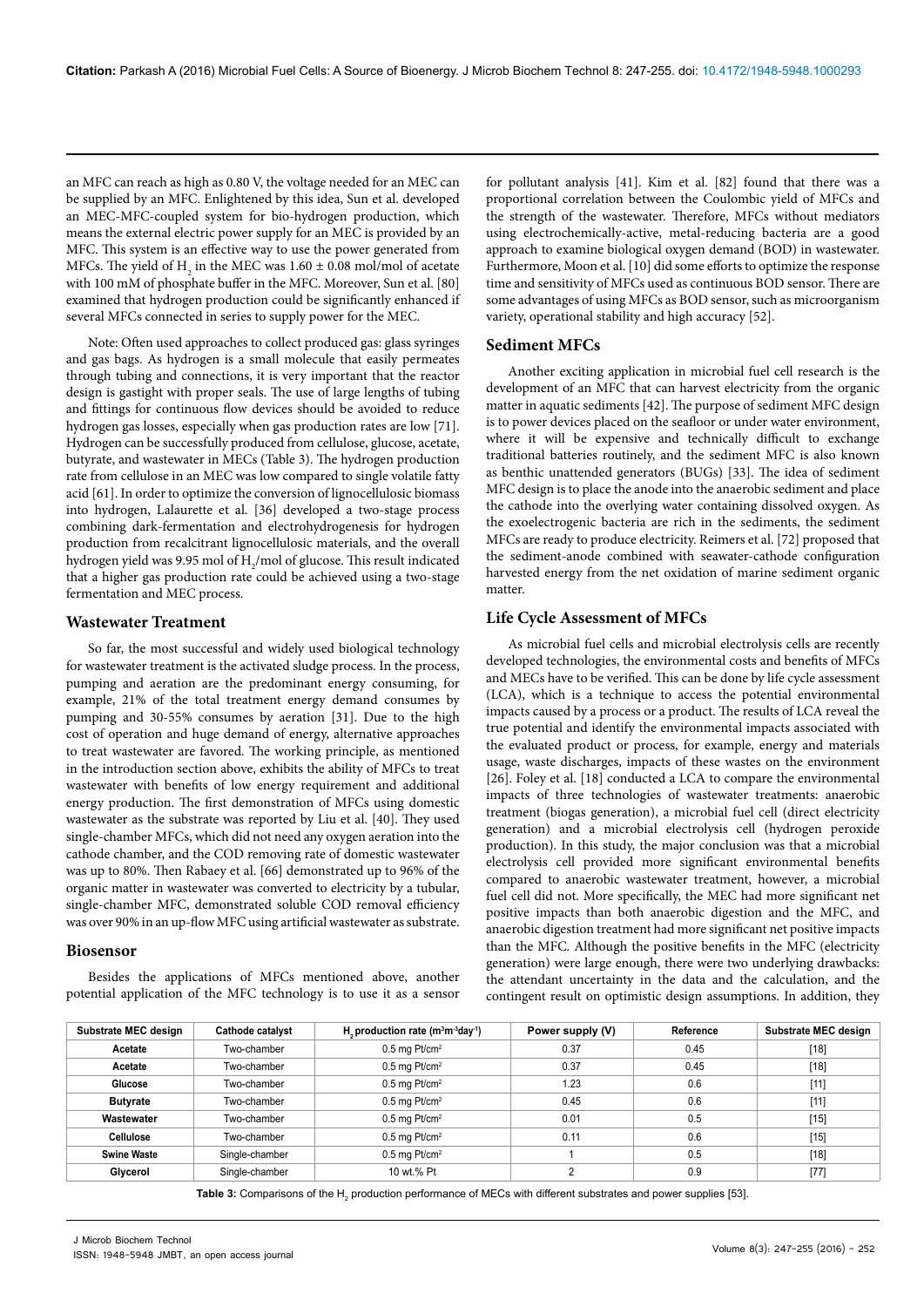concluded that the MEC had highly positive benefits due to it could directly produce pure  $\rm H_2/H_2O_2$  without greenhouse gases emission.

# **Conclusion**

Microbial fuel cells (MFCs) are new types of bioreactors that use exoelectrogenic biofilms for electrochemical energy production. In recent years, a large number of studies have been conducted to explore microbial fuel cells in many aspects, such as electron transfer mechanisms, enhancing power outputs, reactor developments and applications. Although MFCs are a promising technology for renewable energy production, they face several challenges, as well. For instance, they possess low levels of power density, scale-up feasibility, high cost of component materials, and large internal resistance. In the author's opinion, combinations of MFCs or MECs with other high value byproducts generating processes have a bright future in sustainable energy research.

## **Recommendation**

For full understanding of microbial fuel cell (MFC), knowledge of multiple technological disciplines is required, such as electrochemistry, microbiology, material science and engineering, molecular biology and environmental engineering. It is a challenge for any research team or student to completely understand all of the theories and techniques used in the study of microbial fuel cells. Electrochemical/analytical techniques have an essential role to play in this continuous process; they are vitally important in the analyzing the limiting performances of each component, to optimize MFC operation, and to allow continued innovation. The continuous and long term operation of MFCs mandates that systems must be run under conditions that are generally predefined by the requirements for optimal microbial growth and sustainability. Typical conditions such as ambient temperatures and pressures, electrolyte and pH. There are many factors that affect MFC performance and even one small, seemingly insignificant substantial deterioration in performance. The correct choice of experimental technique for any research objective is very important. The fact that microbial fuel cell is capable of generating electricity no matter how small, shows that microbial fuel cell could help in reducing the damage to our environment and household appliances. Therefore, I recommend this technology to all power generating plants and government parastatals. I recommend this technology to all industries and domestic wastewater treatment plants who undertake treatment of any kind of wastewater. Research is a vital tool for any meaningful development. To this end I recommend the governments and companies to intensify research into this field, in terms of financing, equipments of laboratories and encouragement of young minds, to produce a viable clean and sustainable energy source to save our planet. I strongly recommend that microbial fuel cell power generation using brewery wastewater and cheaper catholyte (Distilled water and salt) be encouraged under the guidance of experts in the field.

#### **References**

- 1. [Aelterman P, Rabaey K, Pham HT, Boon N, Verstraete W \(2006\) Continuous](http://www.ncbi.nlm.nih.gov/pubmed/16749711) [electricity generation at high voltages and currents using stacked microbial fuel](http://www.ncbi.nlm.nih.gov/pubmed/16749711) [cells. Environ Sci Technol 40: 3388-3394.](http://www.ncbi.nlm.nih.gov/pubmed/16749711)
- 2. Aelterman P (2009) "Microbial fuel cells for the treatment of waste streams with energy recovery" Ph.D. Thesis, Gent University, Belgium.
- 3. [Angenent LT, Karim K, Al-Dahhan MH, Wrenn BA, Domíguez-Espinosa](http://www.ncbi.nlm.nih.gov/pubmed/15331229) [R \(2004\) Production of bioenergy and biochemicals from industrial and](http://www.ncbi.nlm.nih.gov/pubmed/15331229) [agricultural wastewater. Trends Biotechnol 22: 477-485.](http://www.ncbi.nlm.nih.gov/pubmed/15331229)
- 4. [Bond DR, Holmes DE, Tender LM, Lovley DR \(2002\) Electrode-reducing](http://www.ncbi.nlm.nih.gov/pubmed/11799240) [microorganisms that harvest energy from marine sediments. Science 295: 483-](http://www.ncbi.nlm.nih.gov/pubmed/11799240) [485.](http://www.ncbi.nlm.nih.gov/pubmed/11799240)
- 5. [Bond DR, Lovley DR \(2003\) Electricity production by](http://www.ncbi.nlm.nih.gov/pubmed/12620842) *Geobacter sulfurreducens* [attached to electrodes. Appl Environ Microbiol 69: 1548-1555.](http://www.ncbi.nlm.nih.gov/pubmed/12620842)
- 6. Caccavo F, Lonergan DJ, Lovley DR, Davis M (1994) *Geobacter sulfurreducens* sp. nov., a hydrogen- and acetate-oxidizing dissimilatory metal-reducing microorganism. Appl Environ Microbiol 60: 3752-3759.
- 7. [Call D, Logan BE \(2008\) Hydrogen production in a single chamber microbial](http://www.ncbi.nlm.nih.gov/pubmed/18522125)  [electrolysis cell lacking a membrane. Environ Sci Technol 42: 3401-3406.](http://www.ncbi.nlm.nih.gov/pubmed/18522125)
- 8. Catal T, Li K, Bermek H, Liu H (2008) Electricity production from twelve monosaccharide using microbial fuel cells. J Power Sources 175: 196-200.
- 9. Chae KJ, Choi MJ, Lee JW, Kim KY, Kim IS (2009) Effect of different substrates on the performance, bacterial diversity, and bacterial viability in microbial fuel cells. Bioresour Technol 100: 3518-3525.
- 10. Chang IS, Moon H, Bretschger O, Jang JK, Park HI, et al. (2007) Electrochemically active bacteria (EAB) and mediator-less microbial fuel cells. J Microbiol Biotechnol 16: 163-177.
- 11. Cheng S, Logan BE (2007) Sustainable and efficient biohydrogen production via electrohydrogenesis. Proceedings of the National Academy of Sciences of the United States of America. 10: 18871-18873.
- 12. Cord-Ruwisch R, Lovley DR, Lovley B (1988) Growth of *Geobacter sulfurreducens* with acetate in syntrophic cooperation with hydrogen-oxidizing anaerobic partners. Appl Environ Microbiol 6: 2232-2236.
- 13. Dewan A, Donovan C, Heo D, Beyenal H (2010) Evaluating the performance of microbial fuel cells powering electronic devices. J Power Sources 195: 90-96.
- 14. [Diamond D, Coyle S, Scarmagnani S, Hayes J \(2008\) Wireless sensor](http://www.ncbi.nlm.nih.gov/pubmed/18215076)  [networks and chemo-/biosensing. Chem Rev 108: 652-679.](http://www.ncbi.nlm.nih.gov/pubmed/18215076)
- 15. Ditzig J, Liu H, Logan BE (2007) Production of hydrogen from domestic wastewater using a bioelectrochemically assisted microbial reactor (BEAMR). Int J Hydrogen Energy 7: 2296-2304.
- 16. [Du Z, Li H, Gu T \(2007\) A state of the art review on microbial fuel cells: A](http://www.ncbi.nlm.nih.gov/pubmed/17582720)  [promising technology for wastewater treatment and bioenergy. Biotechnol Adv](http://www.ncbi.nlm.nih.gov/pubmed/17582720)  [25: 464-482.](http://www.ncbi.nlm.nih.gov/pubmed/17582720)
- 17. Emde R, Swain A, Schink B (1989) Anaerobic oxidation of glycerol by *Escherichia coli* in an amperometric poised-potential culture system. Appl Microbiol Biotechnol 8: 170-175.
- 18. Foley M, Rozendal RA, Hertle CK, Lant PA, Rabaey K (2010) Life cycle assessment of high-rate anaerobic treatment, microbial fuel cells, and microbial electrolysis cells. Environ Sci Technol 4: 3629-3637.
- 19. [Gil GC, Chang IS, Kim BH, Kim M, Jang JK, et al. \(2003\) Operational](http://www.ncbi.nlm.nih.gov/pubmed/12604249)  [parameters affecting the performance of a mediator-less microbial fuel cell.](http://www.ncbi.nlm.nih.gov/pubmed/12604249)  [Biosens Bioelectron 18: 327-334.](http://www.ncbi.nlm.nih.gov/pubmed/12604249)
- 20. Gorby YA (2005) Composition, reactivity, and regulation of extracellular metalreducing structures (nanowires) produced by dissimilatory metal reducing bacteria. Presented at DOE/NABIR meeting, Warrenton, VA.
- 21. Gorby YA, Yanina S, McLean JS (2006) Electrically conductive bacterial nanowires produced by *Shewanella oneidensis* strain MR-1 and other microorganisms. Proc Natl Acad Sci 10: 11358-11363.
- 22. Gottesfeld S, Zawodzinski TA (1997) Polymer electrolyte fuel cell. Adv Electrochem Sci 5: 195-301.
- 23. [Han Y, Yu C, Liu H \(2010\) A microbial fuel cell as power supply for implantable](http://www.ncbi.nlm.nih.gov/pubmed/20299200)  [medical devices. Biosens Bioelectron 25: 2156-2160.](http://www.ncbi.nlm.nih.gov/pubmed/20299200)
- 24. [Harnisch F, Schröder U \(2009\) Selectivity versus mobility: Separation of anode](http://www.ncbi.nlm.nih.gov/pubmed/19790221)  [and cathode in microbial bioelectrochemical systems. ChemSusChem 2: 921-926.](http://www.ncbi.nlm.nih.gov/pubmed/19790221)
- 25. [He Z, Minteer SD, Angenent LT \(2005\) Electricity generation from artificial](http://www.ncbi.nlm.nih.gov/pubmed/16082955)  [wastewater using an upflow microbial fuel cell. Environ Sci Technol 39: 5262-](http://www.ncbi.nlm.nih.gov/pubmed/16082955) [5267.](http://www.ncbi.nlm.nih.gov/pubmed/16082955)
- 26. He Z, Wagner N, Minteer SD, Angenent LT (2006) An upflow microbial fuel cell with an interior cathode: Assessment of the internal resistance by impedance spectroscopy. Environ Sci Technol 40: 5212-5217.
- 27. Hu Z (2008) Electricity generation by a baffle-chamber membrane less microbial fuel cell. J Power Sources 179: 27-33.
- 28. [Huang L, Angelidaki I \(2008\) Effect of humic acids on electricity generation](http://www.ncbi.nlm.nih.gov/pubmed/18306421)  [integrated with xylose degradation in microbial fuel cells. Biotechnol Bioeng](http://www.ncbi.nlm.nih.gov/pubmed/18306421)  [100: 413-422.](http://www.ncbi.nlm.nih.gov/pubmed/18306421)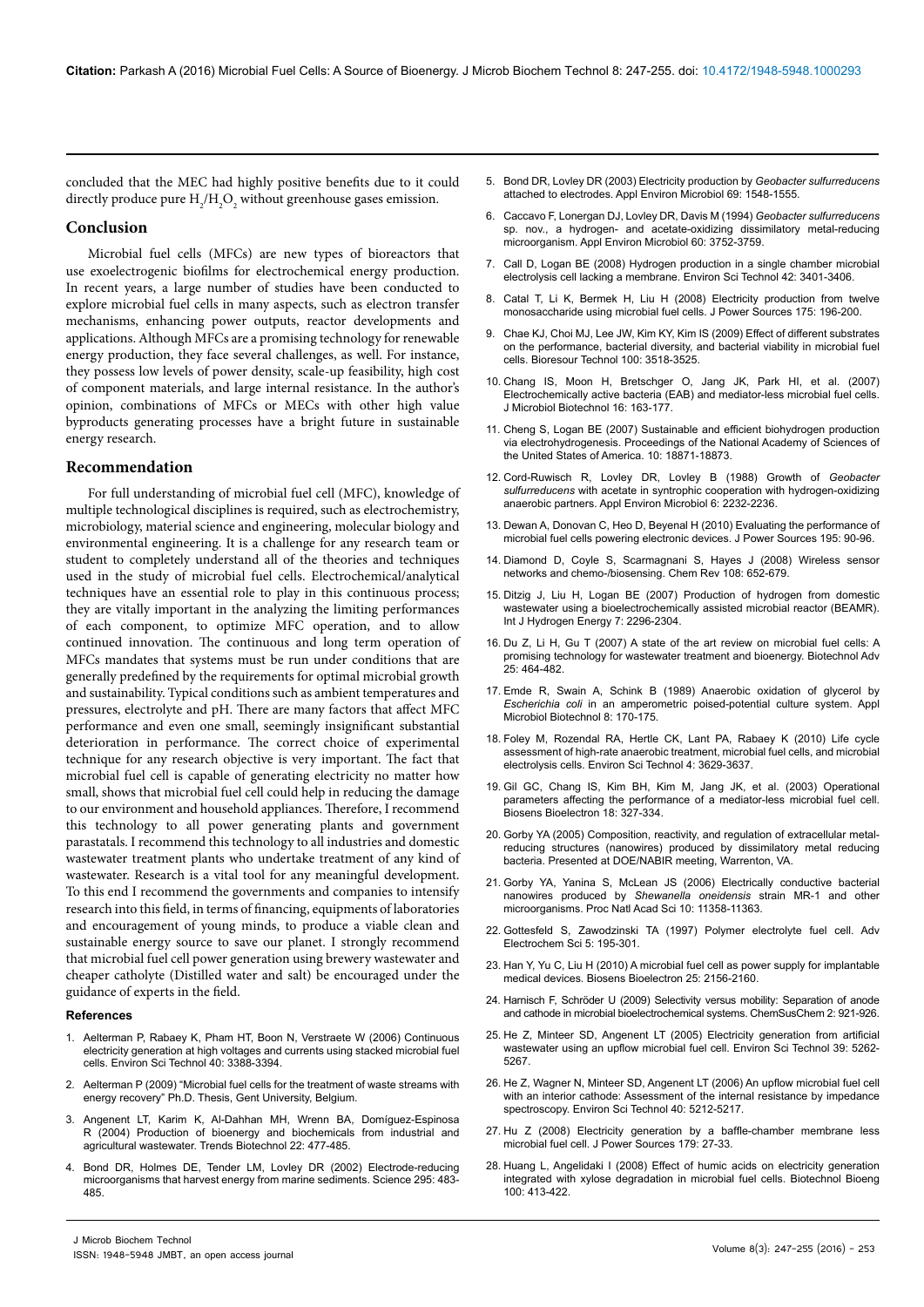- 29. Ieropoulos IA, Greenman J, Melhuish C, Hart J (2005) Comparative study of three types of microbial fuel cell. Enzyme Microb Tech 37: 238-245.
- 30. Jang, JK (2004) Construction and operation of a novel mediator-and membraneless microbial fuel cell. Process Biochem 39: 1007-1012.
- 31. [Jung S, Regan JM \(2007\) Comparison of anode bacterial communities and](http://www.ncbi.nlm.nih.gov/pubmed/17786426) [performance in microbial fuel cells with different electron donors. Appl Microbiol](http://www.ncbi.nlm.nih.gov/pubmed/17786426) [Biotechnol 77: 393-402.](http://www.ncbi.nlm.nih.gov/pubmed/17786426)
- 32. Kim HJ (1999) A microbial fuel cell type lactate biosensor using a metalreducing bacterium, *Shewanella putrefaciens*. Microbiol Biotechnol 9: 365-367.
- 33. [Kim BH, Chang IS, Gil GC, Park HS, Kim HJ \(2003\) Novel BOD \(biological](http://www.ncbi.nlm.nih.gov/pubmed/12882142) [oxygen demand\) sensor using mediator-less microbial fuel cell. Biotechnol](http://www.ncbi.nlm.nih.gov/pubmed/12882142) [Lett 25: 541-545.](http://www.ncbi.nlm.nih.gov/pubmed/12882142)
- 34. Kim JR, Cheng S, Logan BE (2007) Power generation using different cation, anion and ultrafiltration membranes in microbial fuel cells. Environ Sci Technol 4: 1004-1009.
- 35. Lam MK, Lee K (2009) Life cycle assessment for the production of biodiesel: a case study in Malaysia for palm oil versus jatropha oil. Biofuels Bioprod Biorefin 11: 601-612.
- 36. Lalaurette E, Thammannagowda S, Mohagheghi A, Maness P, Logan BE (2009) Hydrogen production from cellulose in a two-stage process combining fermentation and electrohydrogenesis. Int J Hydrogen Energy 3: 6201-6210.
- 37. Lee HS, Parameswaran P, Kato-Marcus A, Torres CI, Rittman BE (2008) Evaluation of energy-conversion efficiencies in microbial fuel cells (MFCs) utilizing fermentable and non-fermentable substrates. Water Res 10: 1501- 1510.
- 38. [Li F, Sharma Y, Lei Y, Li B, Zhou Q \(2010\) Microbial fuel cells: The effects](http://www.ncbi.nlm.nih.gov/pubmed/19172235) [of configurations, electrolyte solutions and electrode materials on power](http://www.ncbi.nlm.nih.gov/pubmed/19172235) [generation. Appl Biochem Biotechnol 160: 168-181.](http://www.ncbi.nlm.nih.gov/pubmed/19172235)
- 39. Liu H, Logan BE (2004a) Electricity generation using an air-cathode single chamber microbial fuel cell in the presence and absence of a proton exchange membrane. Environ Sci Technol 38: 4040-4046.
- 40. [Liu H, Ramnarayanan R, Logan BE \(2004\) Production of electricity during](http://www.ncbi.nlm.nih.gov/pubmed/15112835) [wastewater treatment using a single chamber microbial fuel cell. Environ Sci](http://www.ncbi.nlm.nih.gov/pubmed/15112835) [Technol 38: 2281-2285.](http://www.ncbi.nlm.nih.gov/pubmed/15112835)
- 41. [Liu H, Cheng S, Logan BE \(2005\) Production of electricity from acetate or](http://www.ncbi.nlm.nih.gov/pubmed/15707069) [butyrate using a single-chamber microbial fuel cell. Environ Sci Technol 39:](http://www.ncbi.nlm.nih.gov/pubmed/15707069) [658-662.](http://www.ncbi.nlm.nih.gov/pubmed/15707069)
- 42. [Liu H, Grot S, Logan BE \(2005\) Electrochemically assisted microbial production](http://www.ncbi.nlm.nih.gov/pubmed/15984815) [of hydrogen from acetate. Environ Sci Technol 39: 4317-4320.](http://www.ncbi.nlm.nih.gov/pubmed/15984815)
- 43. [Liu H, Cheng S, Logan BE \(2005\) Power generation in fed-batch microbial](http://www.ncbi.nlm.nih.gov/pubmed/16082985) [fuel cells as a function of ionic strength, temperature and reactor configuration.](http://www.ncbi.nlm.nih.gov/pubmed/16082985) [Environ Sci Technol 39: 5488-5493.](http://www.ncbi.nlm.nih.gov/pubmed/16082985)
- 44. Liu Z, Liu J, Zhang S, Su Z (2009) Study of operational performance and electrical response on mediator-less microbial fuel cells fed with carbon- and protein-rich substrates. Biochem Eng J 45: 185-191.
- 45. [Logan BE \(2004\) Extracting hydrogen and electricity from renewable resources.](http://www.ncbi.nlm.nih.gov/pubmed/15180042) [Environ Sci Technol 38: 160A-167A.](http://www.ncbi.nlm.nih.gov/pubmed/15180042)
- 46. [Logan BE, Hamelers B, Rozendal R, Schröder U, Keller J, et al. \(2006\) Microbial](http://www.ncbi.nlm.nih.gov/pubmed/16999087) [fuel cells: Methodology and technology. Environ Sci Technol 40: 5181-5192.](http://www.ncbi.nlm.nih.gov/pubmed/16999087)
- 47. [Logan BE, Regan JM \(2006\) Electricity-producing bacterial communities in](http://www.ncbi.nlm.nih.gov/pubmed/17049240) [microbial fuel cells. Trends Microbiol 14: 512-518.](http://www.ncbi.nlm.nih.gov/pubmed/17049240)
- 48. [Logan BE, Regan JM \(2006\) Microbial fuel cells--challenges and applications.](http://www.ncbi.nlm.nih.gov/pubmed/16999086) [Environ Sci Technol 40: 5172-5180.](http://www.ncbi.nlm.nih.gov/pubmed/16999086)
- 49. Logan BE, Call D, Cheng S, Hamelers HVM, Sleutels THA, et al. (2008) Microbial electrolysis cells for high yield hydrogen gas production from organic matter. Environ Sci Technol 10: 8630-8640.
- 50. [Logan BE \(2009\) Exoelectrogenic bacteria that power microbial fuel cells. Nat](http://www.ncbi.nlm.nih.gov/pubmed/19330018) [Rev Microbiol 7: 375-381.](http://www.ncbi.nlm.nih.gov/pubmed/19330018)
- 51. [Lovley DR \(2006\) Bug juice: harvesting electricity with microorganisms. Nat](http://www.ncbi.nlm.nih.gov/pubmed/16778836) [Rev Microbiol 4: 497-508.](http://www.ncbi.nlm.nih.gov/pubmed/16778836)
- 52. Lower SK, Hochella MF, Beveridge TJ (2001) Bacterial recognition of mineral surfaces: Nanoscale Interactions between Shewanellaa and -FeOOH. Science 29: 1360-1363.
- 53. Madigan MT, Martinko JM, Parker J (2000) Brock biology of microorganisms. Prentice Hall: Upper Saddle River, New Jersey.
- 54. Manish S, Banerjee R (2008) Comparison of biohydrogen production processes. Int J Hydrogen Energy 3: 276-286.
- 55. [Min B, Cheng S, Logan BE \(2005\) Electricity generation using membrane and](http://www.ncbi.nlm.nih.gov/pubmed/15899266)  [salt bridge microbial fuel cells. Water Res 39: 1675-1686.](http://www.ncbi.nlm.nih.gov/pubmed/15899266)
- 56. [Min B, Kim J, Oh S, Regan JM, Logan BE \(2005\) Electricity generation from](http://www.ncbi.nlm.nih.gov/pubmed/16293279)  [swine wastewater using microbial fuel cells. Water Res 39: 4961-4968.](http://www.ncbi.nlm.nih.gov/pubmed/16293279)
- 57. [Moon H, Chang IS, Kang KH, Jang JK, Kim BH \(2004\) Improving the dynamic](http://www.ncbi.nlm.nih.gov/pubmed/15604825)  [response of a mediator-less microbial fuel cell as a biochemical oxygen](http://www.ncbi.nlm.nih.gov/pubmed/15604825)  [demand \(BOD\) sensor. Biotechnol Lett 26: 1717-1721.](http://www.ncbi.nlm.nih.gov/pubmed/15604825)
- 58. Nevin KP, Richter H, Covalla SF, Johnson JP, Woodard TL (2008) Power output and Coulombic efficiencies from biofilms of *Geobacter sulfurreducens* comparable to mixed community microbial fuel cells. Environ Microbiol 10: 2505-2514.
- 59. Niessen J, Harnisch F, Rosenbaum M, Schroder U, Scholz F (2006) Heat treated soil as convenient and versatile source of bacterial communities for microbial electricity generation. Electrochem Commun 8: 869-873.
- 60. [Oh S, Min B, Logan BE \(2004\) Cathode performance as a factor in electricity](http://www.ncbi.nlm.nih.gov/pubmed/15487802)  [generation in microbial fuel cells. Environ Sci Technol 38: 4900-4904.](http://www.ncbi.nlm.nih.gov/pubmed/15487802)
- 61. [Oh ST, Kim JR, Premier GC, Lee TH, Kim C, et al. \(2010\) Sustainable](http://www.ncbi.nlm.nih.gov/pubmed/20688144)  [wastewater treatment: How might microbial fuel cells contribute. Biotechnol](http://www.ncbi.nlm.nih.gov/pubmed/20688144)  [Adv 28: 871-881.](http://www.ncbi.nlm.nih.gov/pubmed/20688144)
- 62. [Pant D, Van Bogaert G, Diels L, Vanbroekhoven K \(2010\) A review of](http://www.ncbi.nlm.nih.gov/pubmed/19892549)  [the substrates used in microbial fuel cells \(MFCs\) for sustainable energy](http://www.ncbi.nlm.nih.gov/pubmed/19892549)  [production. Bioresour Technol 101: 1533-1543.](http://www.ncbi.nlm.nih.gov/pubmed/19892549)
- 63. Pant D, Singh A, Bogaert GV, Gallego YA, Diels L, et al. (2011) An introduction to the life cycle assessment (LCA) of bioelectrochemical systems (BES) for sustainable energy and product generation: Relevance and key aspects. Renewable and Sustainable Energy Reviews 15: 1305-1313.
- 64. Potter MC (1911) Electrical effects accompanying the decomposition of organic compounds. Biol Sci 8: 260-276.
- 65. [Rabaey K, Lissens G, Siciliano SD, Verstraete W \(2003\) A microbial fuel](http://www.ncbi.nlm.nih.gov/pubmed/14571978)  [cell capable of converting glucose to electricity at high rate and efficiency.](http://www.ncbi.nlm.nih.gov/pubmed/14571978)  [Biotechnol Lett 25: 1531-1535.](http://www.ncbi.nlm.nih.gov/pubmed/14571978)
- 66. [Rabaey K, Boon N, Siciliano SD, Verhaege M, Verstraete W \(2004\) Biofuel](http://www.ncbi.nlm.nih.gov/pubmed/15345423)  [cells select for microbial consortia that self-mediate electron transfer. Appl](http://www.ncbi.nlm.nih.gov/pubmed/15345423)  [Environ Microbiol 70: 5373-5382.](http://www.ncbi.nlm.nih.gov/pubmed/15345423)
- 67. Rabaey K, Boon N, Hofte M, Verstraete W (2005a) Microbial phenazine production enhances electron transfer in biofuel cells. Environ Sci Technol 39: 3401-3408.
- 68. [Rabaey K, Clauwaert P, Aelterman P, Verstraete W \(2005\) Tubular microbial](http://www.ncbi.nlm.nih.gov/pubmed/16295878)  [fuel cells for efficient electricity generation. Environ Sci Technol 39: 8077-8082.](http://www.ncbi.nlm.nih.gov/pubmed/16295878)
- 69. [Rabaey K, Verstraete W \(2005\) Microbial fuel cells: novel biotechnology for](http://www.ncbi.nlm.nih.gov/pubmed/15922081)  [energy generation. Trends Biotechnol 23: 291-298.](http://www.ncbi.nlm.nih.gov/pubmed/15922081)
- 70. [Rabaey I, Ossieur W, Verhaege M, Verstraete W \(2005\) Continuous microbial](http://www.ncbi.nlm.nih.gov/pubmed/16180472)  [fuel cells convert carbohydrates to electricity. Water Sci Technol 52: 515-523.](http://www.ncbi.nlm.nih.gov/pubmed/16180472)
- 71. [Reguera G, McCarthy KD, Mehta T, Nicoll JS, Tuominen MT, et al. \(2005\)](http://www.ncbi.nlm.nih.gov/pubmed/15973408)  [Extracellular electron transfer via microbial nanowires. Nature 435: 1098-1101.](http://www.ncbi.nlm.nih.gov/pubmed/15973408)
- 72. [Reimers CE, Tender LM, Fertig S, Wang W \(2001\) Harvesting energy from the](http://www.ncbi.nlm.nih.gov/pubmed/11352010)  [marine sediment--water interface. Environ Sci Technol 35: 192-195.](http://www.ncbi.nlm.nih.gov/pubmed/11352010)
- 73. [Ren Z, Ward TE, Regan JM \(2007\) Electricity production from cellulose in a](http://www.ncbi.nlm.nih.gov/pubmed/17695929)  [microbial fuel cell using a defined binary culture. Environ Sci Technol 41: 4781-](http://www.ncbi.nlm.nih.gov/pubmed/17695929) [4786.](http://www.ncbi.nlm.nih.gov/pubmed/17695929)
- 74. [Rittmann BE, Krajmalnik-Brown R, Halden RU \(2008\) Pre-genomic, genomic](http://www.ncbi.nlm.nih.gov/pubmed/18604223)  [and post-genomic study of microbial communities involved in bioenergy. Nat](http://www.ncbi.nlm.nih.gov/pubmed/18604223)  [Rev Microbiol 6: 604-612.](http://www.ncbi.nlm.nih.gov/pubmed/18604223)
- 75. Rozendal RA, Hamelers HVM, Euverink GJW, Metz SJ, Buisman CJN (2006) Principle and perspectives of hydrogen production through biocatalyzed electrolysis. Int J Hydrogen Energy 11: 1632-1640.
- 76. Rozendal R, Hamelers HVM, Molenkamp RJ, Buisman CJN (2007) Performance of single chamber biocatalyzed electrolysis with different types of ion exchange membranes. Water Res 11: 1984-1994.